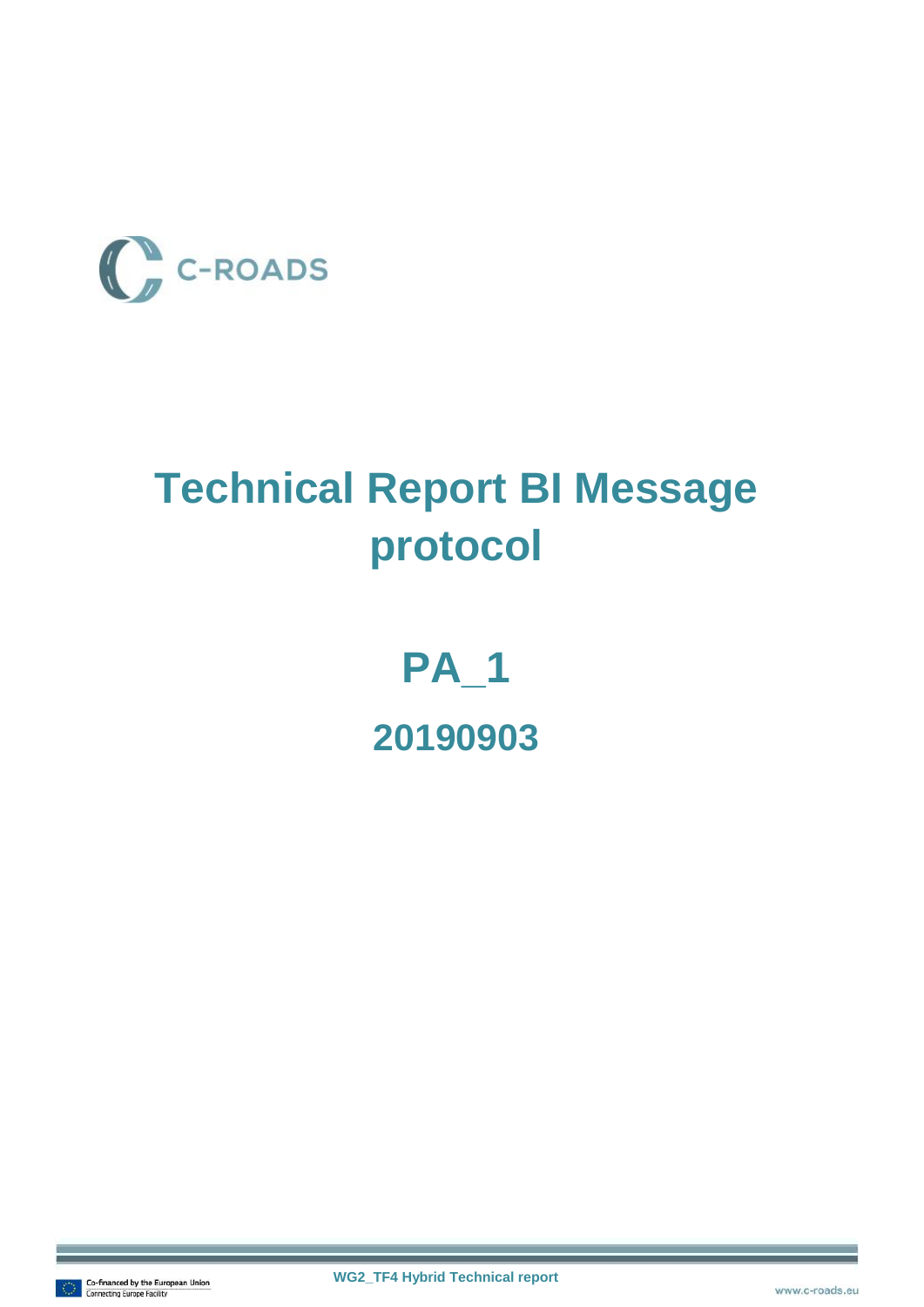### **Table of Contents**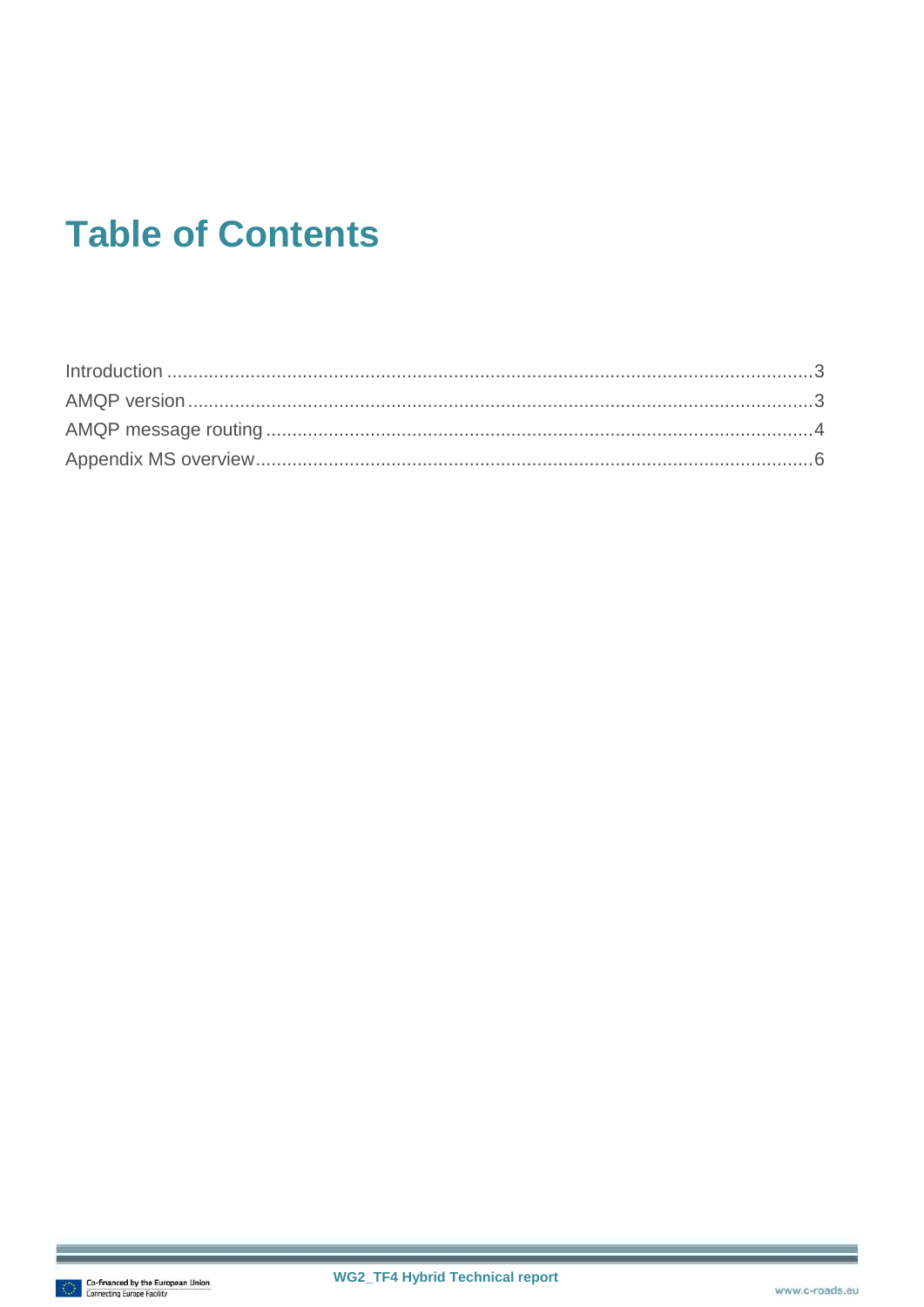#### <span id="page-2-0"></span>**Introduction**

During technical discussions in C-roads WG2 TF4 (Hybrid communication) it was identified following technical issues that have to be agreed upon in order for TF4 to define an Basic Interface (for further details on BI please see TF4 architecture document)

- AMQP version
- Geo-location method
- AMQP message routing
- Message signing

This report only covers the AMQP related items.

#### <span id="page-2-1"></span>**AMQP version**

AMQP is an open standard message protocol to facilitate interoperability between different vendor implementations. Technical stability and scalability for AMQP as a messaging protocol will be verified with existing pilots.

During the technical discussions it was identified that existing C-ITS pilots use different versions of the AMQP protocol. Versions used are AMQP 0.9 and AMQP 1.0 and since these versions are incompatible, it is necessary to define which version to use in the BI specification.

#### AMQP Overview

Version 1.0 advantages

- AMQP 1.0 is approved as an ISO standard since 2014 (ISO IEC 19464)
- Backward compatibility is stated as a core goal when new versions are released (i.e. AMQP 1.1 will be compatible with AMQP 1.0)
- Several compatible implementations from different vendors exist in the market and can be used together
- Development and maintenance of the standards are handled by the appropriate standard organization [https://www.oasis-open.org/committees/tc\\_home.php?wg\\_abbrev=amqp](https://www.oasis-open.org/committees/tc_home.php?wg_abbrev=amqp)
- Complete documentation, code examples and tools widely available from several implementations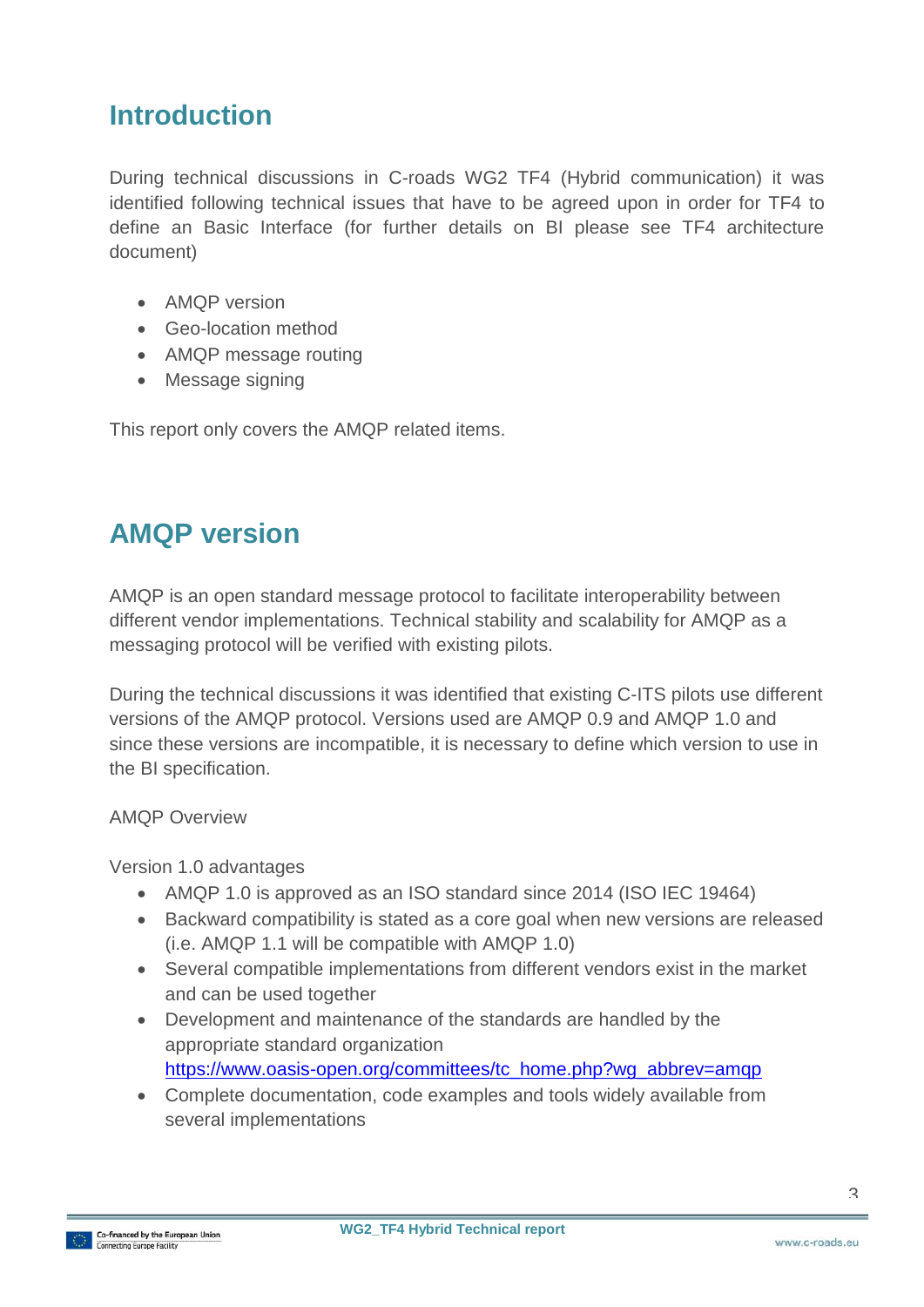- Used by major cloud vendors e.g. Microsoft Azure, Amazon Web Services
- Supported by various financial institutions, software and security companies
- AMQP 1.0 supports 0.9 functionality and more e.g. selector filters

Version 0.9 advantages

- Widely used and deployed, specifically the RabbitMQ implementation that has a large market share
- Several compatible implementations from different vendors exist in the market and can be used together
- More precise defined broker functionality
- Complete documentation, code examples and tools widely available from several implementations (RabbitMQ)
	- $\circ$  RabbitMQ ranks first in a comparison among different messaging queue servers based on GitHub stars/forks and stackshare reviews: see https://stackshare.io/stackups/activemq-vs-kafka-vsrabbitmq
	- o NPM package for 0.9.1 (amqplib) has 800k weekly downloads vs. NPM package for 1.0 (rhea) 15k weekly downloads: see https://www.npmtrends.com/amqplib-vs-rhea

Working Group 2 Task Force 4 recommends to use ISO IEC 19464 standard, currently AMQP 1.0.

TF 4 specification does not mandate any changes to current pilots.

TF 4 assumes the use of AMQP 1.0 as a working assumption for continued work.

TF 4 recommends migration to AMQP 1.0 with the objective of day 1 service interoperability to be implemented by Qx 2020 (to be confirmed by MS)

#### <span id="page-3-0"></span>**AMQP message routing**

Two different methods for message filtering/routing has been implemented in the existing pilots. These are

- Topic binding (Dot notation)
- Selector filtering (Application properties)

It has been suggested that these two methods may be combined. It has been tested by MS Norway and code for how to implement it has been provided. Verification by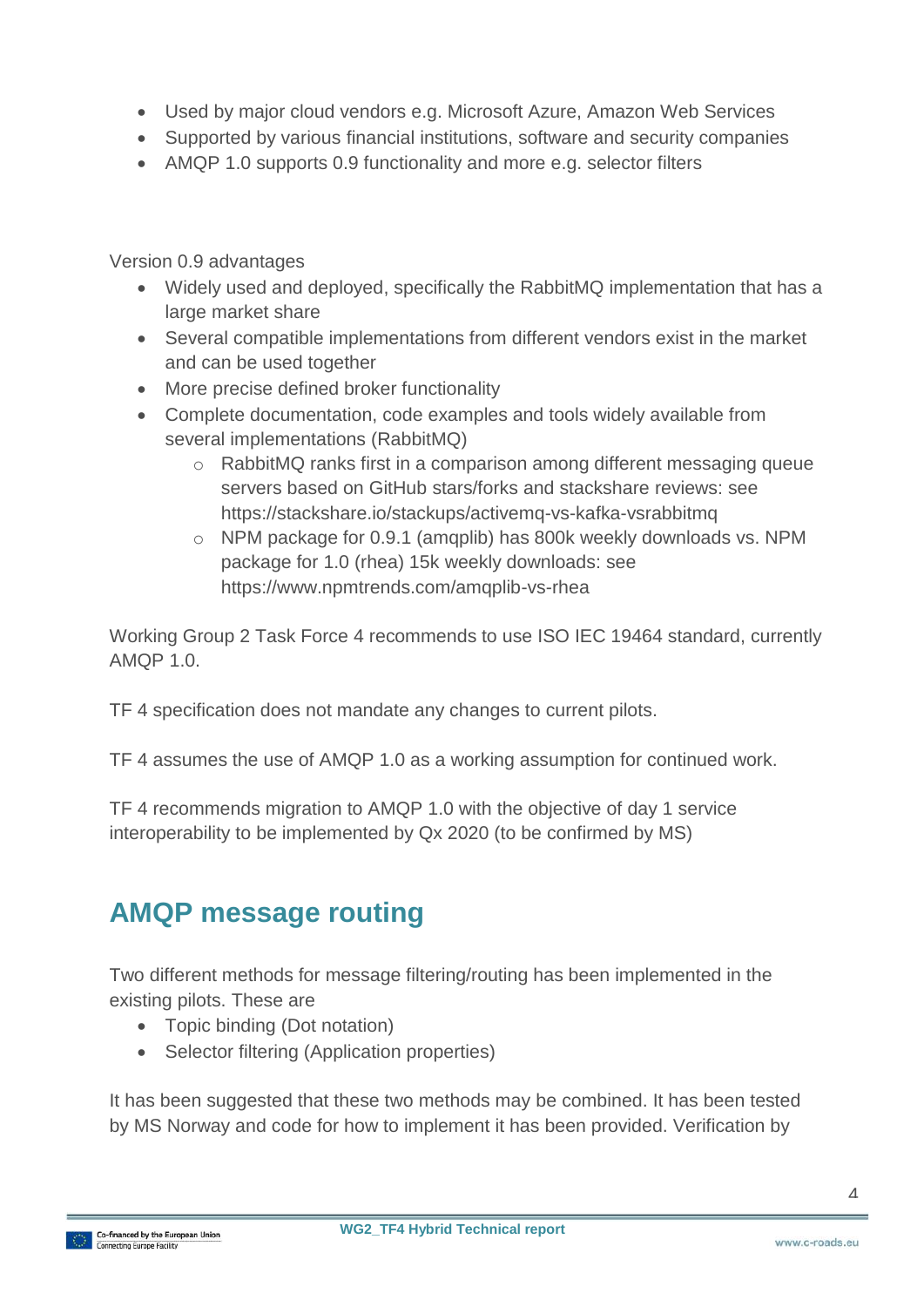other MS ongoing. If MS agree that this is the best implementation it has an impact on which AMQP version to use since it is only supported with AMQP 1.0.